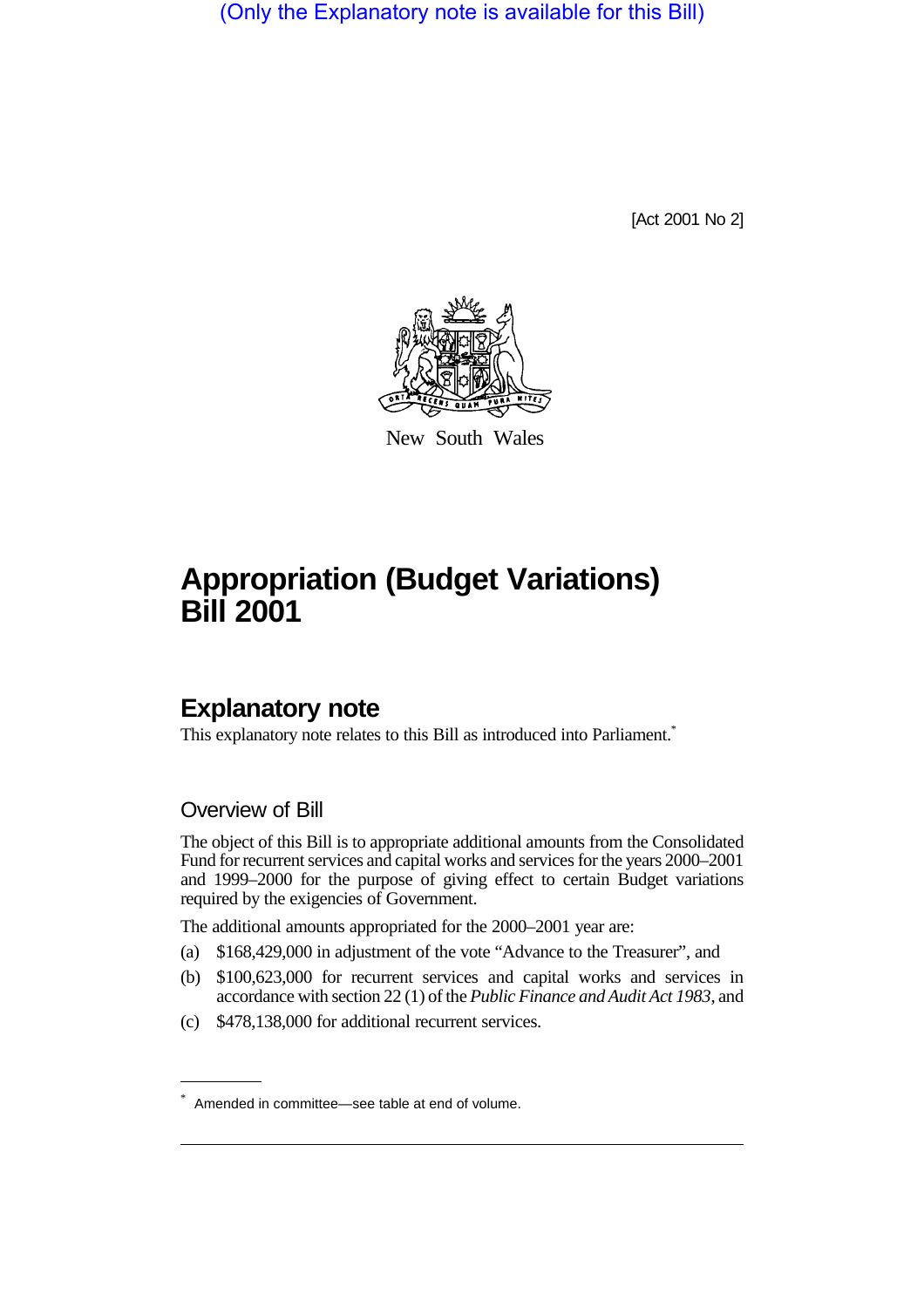Appropriation (Budget Variations) Bill 2001 [Act 2001 No 2]

Explanatory note

The additional amounts appropriated for the 1999–2000 year are:

- (a) \$29,252,000 in adjustment of the vote "Advance to the Treasurer", and
- (b) \$53,533,000 for recurrent services and capital works and services in accordance with section 22 (1) of the *Public Finance and Audit Act 1983*.

#### Outline of provisions

#### **Part 1 Preliminary**

**Clause 1** sets out the name (also called the short title) of the proposed Act.

**Clause 2** provides that the proposed Act is taken to have commenced on 1 July 2000, which is the date of commencement of the *Appropriation Act 2000*.

#### **Part 2 Budget variations 2000–2001**

**Clause 3** appropriates the additional amount in adjustment of the vote "Advance to the Treasurer", 2000–2001, the details of which are set out in Column 1 of Schedule 1.

**Clause 4** appropriates the additional amounts for recurrent services and capital works and services under section 22 (1) of the *Public Finance and Audit Act 1983*, the details of which are set out in Column 2 of Schedule 1. Because these amounts are appropriated by the proposed Act, subclause (2) removes the requirement of the *Public Finance and Audit Act 1983* that details of them be included in the Appropriation Act for the 2001–2002 financial year.

**Clause 5** appropriates the additional amounts for recurrent services, the details of which are set out in Column 3 of Schedule 1.

## **Part 3 Budget variations 1999–2000**

**Clause 6** appropriates the additional amount in adjustment of the vote "Advance to the Treasurer", 1999–2000, the details of which are set out in Column 1 of Schedule 2.